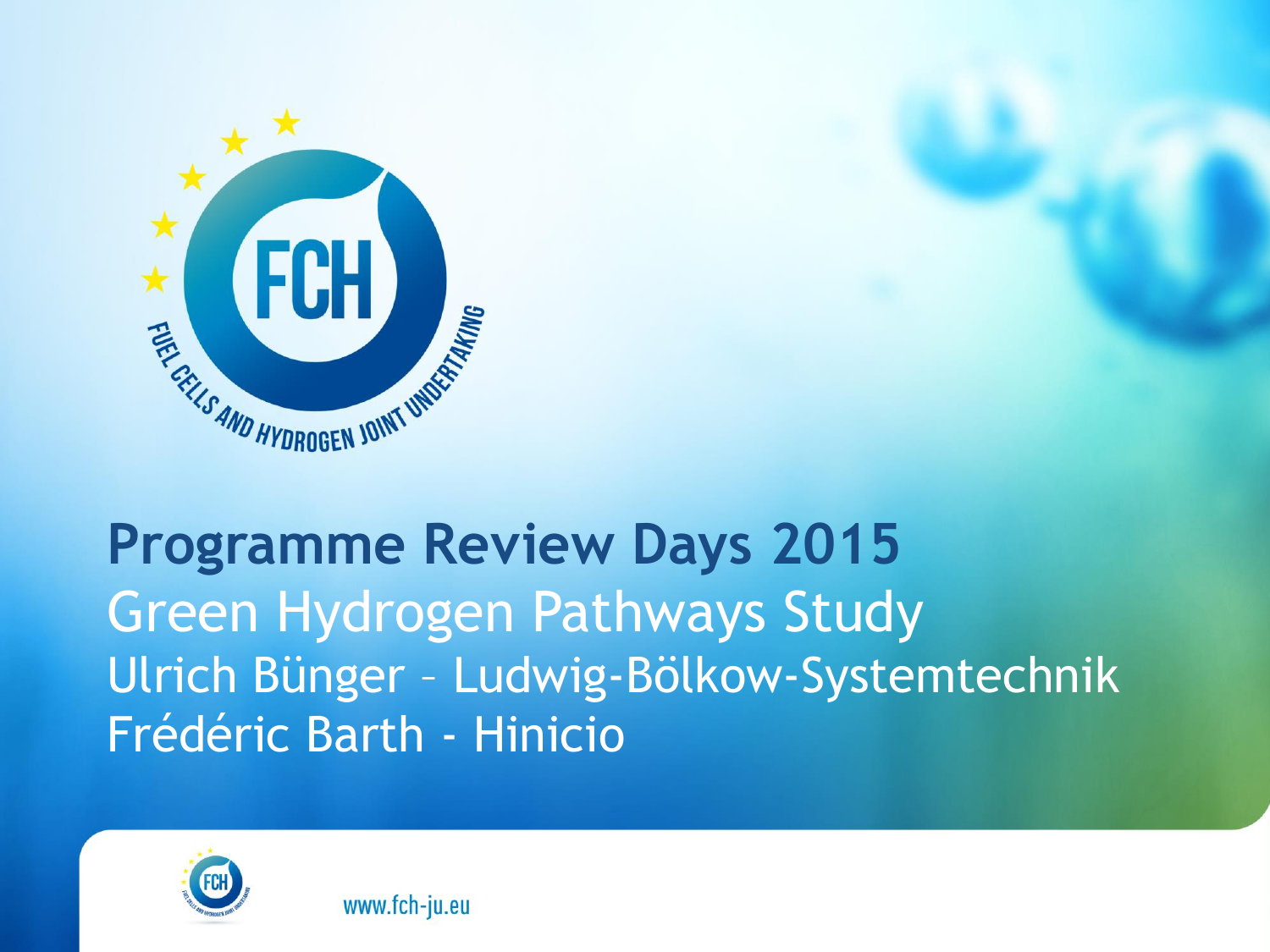#### **PROJECT TEAM**



#### **Ludwig-Bölkow-Systemtechnik GmbH**

Daimlerstr. 15 85521 Ottobrunn, Germany Web: [http://www.lbst.de](http://www.lbst.de/)

Contact: +49 89 608110-42 ulrich.buenger@lbst.de

#### **Hinicio**

Rue des Palais, 44 1030 Brussels, Belgium Web: [http://www.hinicio.com](http://www.hinicio.com/)

Contact: +32 22 11 34 11 wouter.vanhoudt@hinicio.com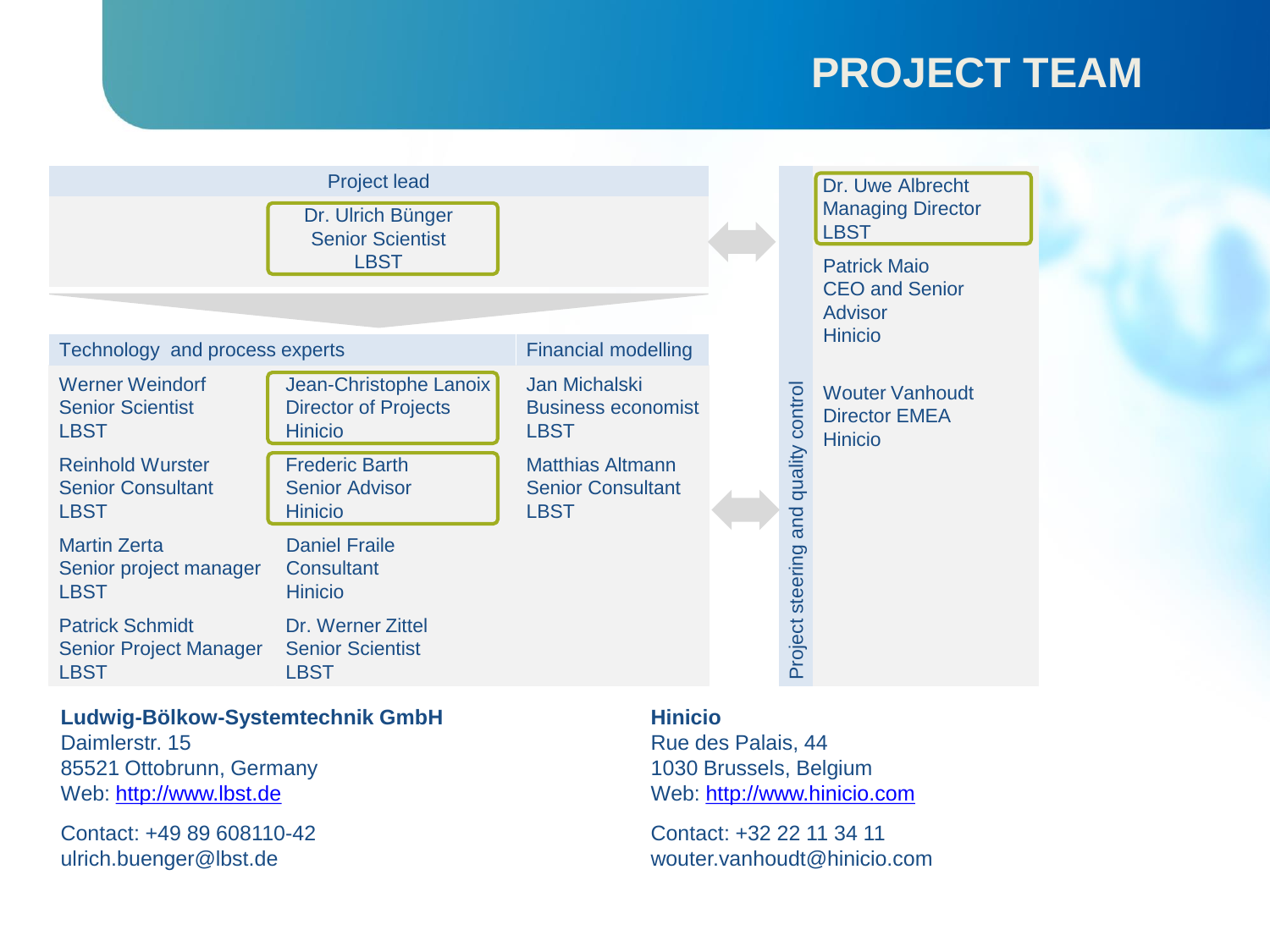## **STATUS AND STUDY GOAL**

## • Status

- $-$  Hydrogen (H $_{\rm 2}$ ) produced from fossil sources by SMR
- Renewable 'green' hydrogen produced by WEL
- Study goal
	- $-$  Identify most promising green H<sub>2</sub> production pathways other than electrolysis
	- Propose topic content for upcoming FCH 2 JU calls

SMR: Steam Methane Reforming WEL: Water Electrolysis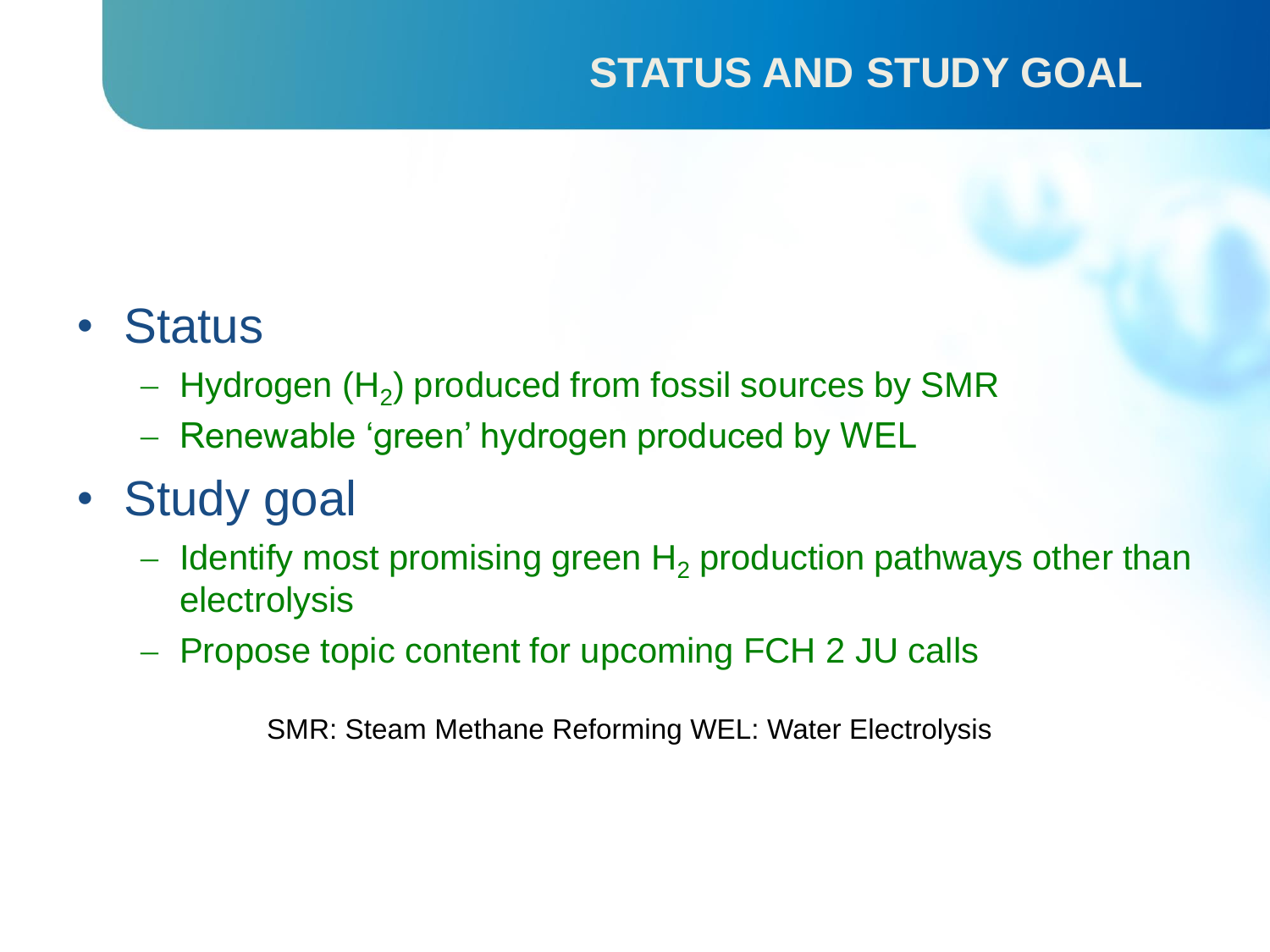## **ORIGINALLY PROPOSED PATHWAYS**

## 11 Green  $H_2$  Pathways pre-assessed

- Feedstock
- Technology
- $-$  TRL (1-9)
- Applicability Local/(semi)-central

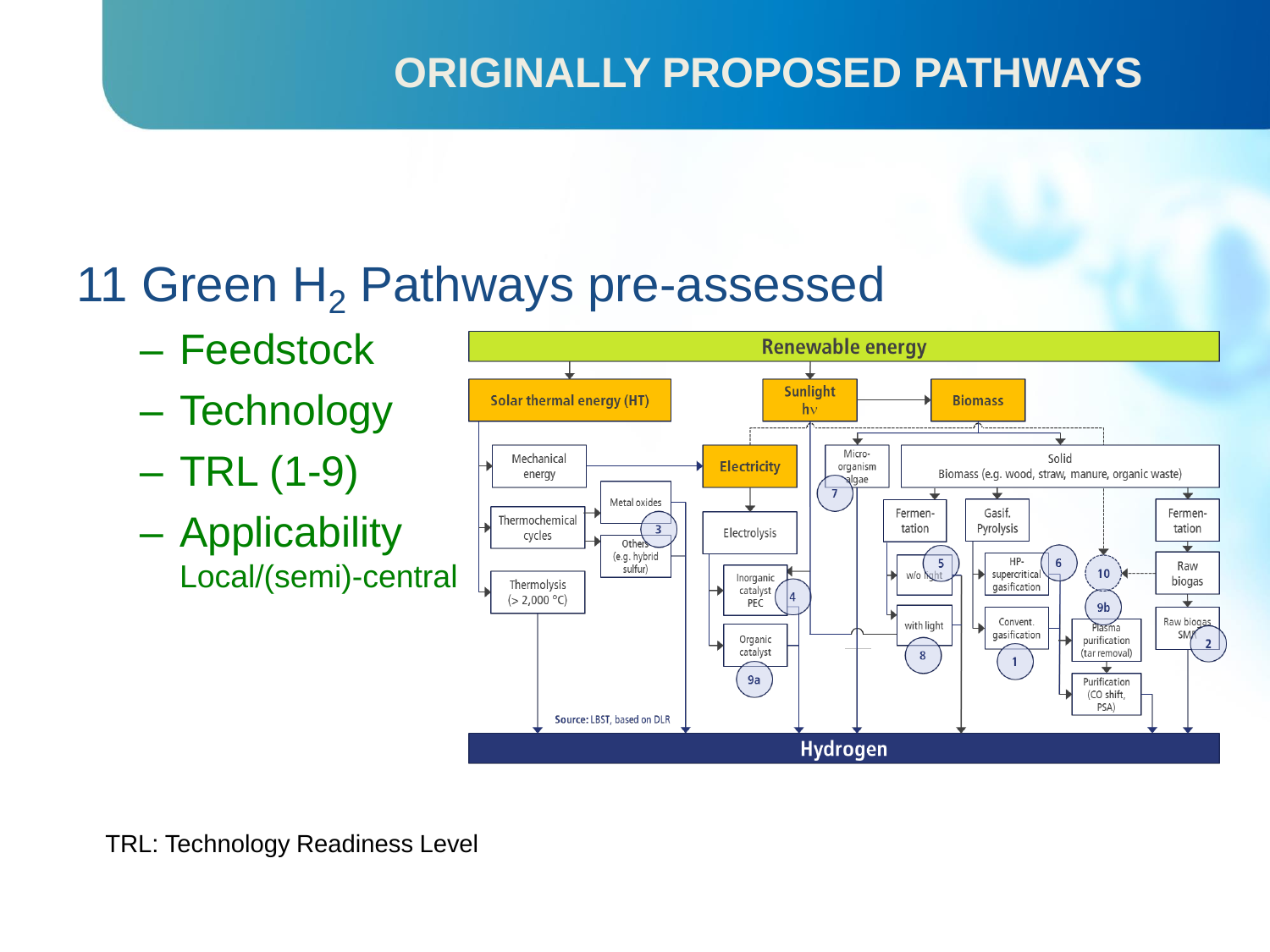## **Approach & Methodology**

## Research / review of 11 pathways

- Literature
- Publications
- Patents
- EU positioning
- Stakeholder interviews
- KPI analysis:  $H<sub>2</sub>$  costs, footprint, lifetime, feedstock availability, environment

| <b>BIOMASS</b>       | 1                       | Biomass gasification or pyrolysis                                |
|----------------------|-------------------------|------------------------------------------------------------------|
|                      | 6                       | Supercritical water gasification of<br>biomass                   |
|                      | 2                       | Raw biogas reforming                                             |
|                      | 9b                      | Plasma-supported gasification                                    |
|                      | 10                      | Plasma-based carbon black<br>process                             |
|                      | 5                       | Fermentation (biological $H_2$<br>production, dark fermentation) |
|                      | 8                       | Photofermentation<br>(biological $H_2$ production)               |
| <b>SOLAR THERMAL</b> | 3                       | Thermochemical water splitting<br>(thermochemical cycles)        |
|                      | $\overline{\mathbf{4}}$ | Photo-catalysis (PEC)<br>(Photo-electrochemical cell)            |
|                      | 9a                      | Electrohydrogenesis<br>(biocatalysed electrolysis)               |
|                      | $\overline{7}$          | Photo-biological water splitting<br>including algae bioreactors  |

*Bibliometric analysis*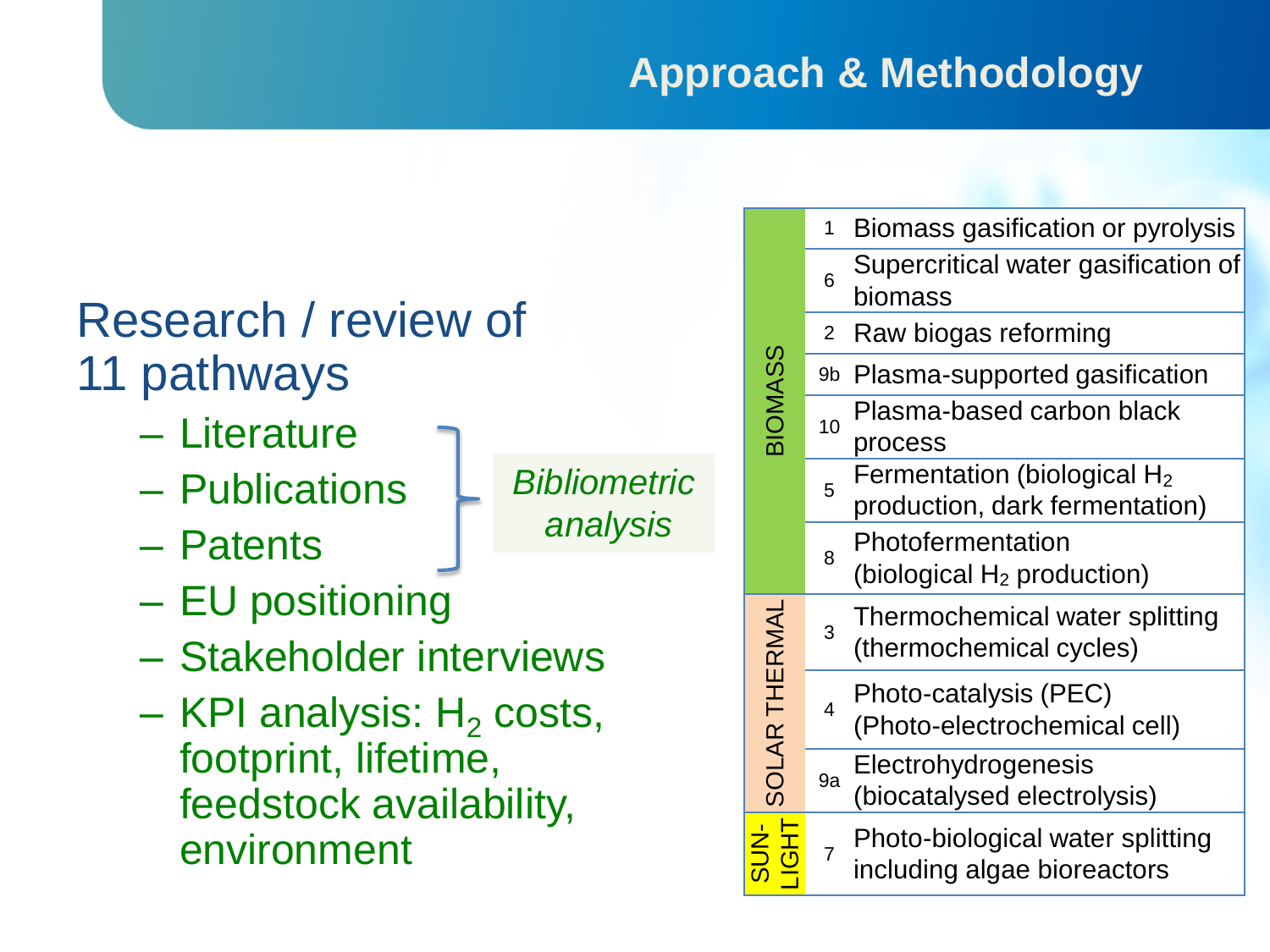### **PATHWAY SELECTION**

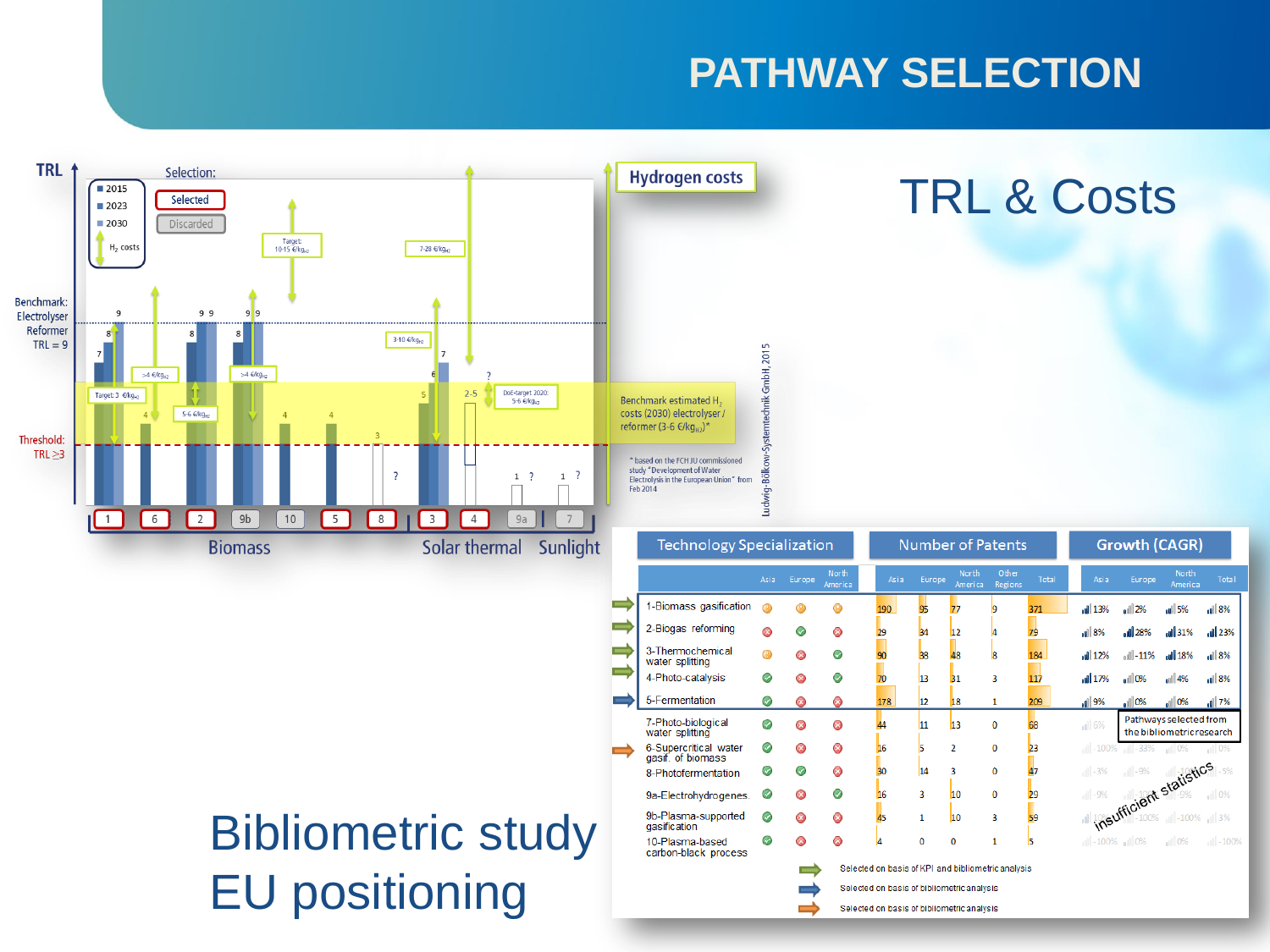## **PATHWAY SELECTION**

## Selected pathways

- Biomass gasification/pyrolysis
- Raw biogas reforming
- Thermochemical water splitting
- Photo-catalysis (PEC)
- Supercritical water gasification of biomass
- Combined dark fermentation and anaerobic digestion with downstream

| <b>BIOMASS</b>       | 1              | Biomass gasification or pyrolysis                                |
|----------------------|----------------|------------------------------------------------------------------|
|                      | 6              | Supercritical water gasification of<br>biomass                   |
|                      | $\overline{2}$ | Raw biogas reforming                                             |
|                      | 9b             | Plasma-supported gasification                                    |
|                      | 10             | Plasma-based carbon black<br>process                             |
|                      | 5              | Fermentation (biological $H_2$<br>production, dark fermentation) |
|                      | 8              | Photofermentation<br>(biological $H_2$ production)               |
| <b>SOLAR THERMAL</b> | 3              | <b>Thermochemical water splitting</b><br>(thermochemical cycles) |
|                      | $\overline{4}$ | Photo-catalysis (PEC)<br>(Photo-electrochemical cell)            |
|                      | 9a             | Electrohydrogenesis<br>(biocatalysed electrolysis)               |
|                      |                | Photo-biological water splitting<br>including algae bioreactors  |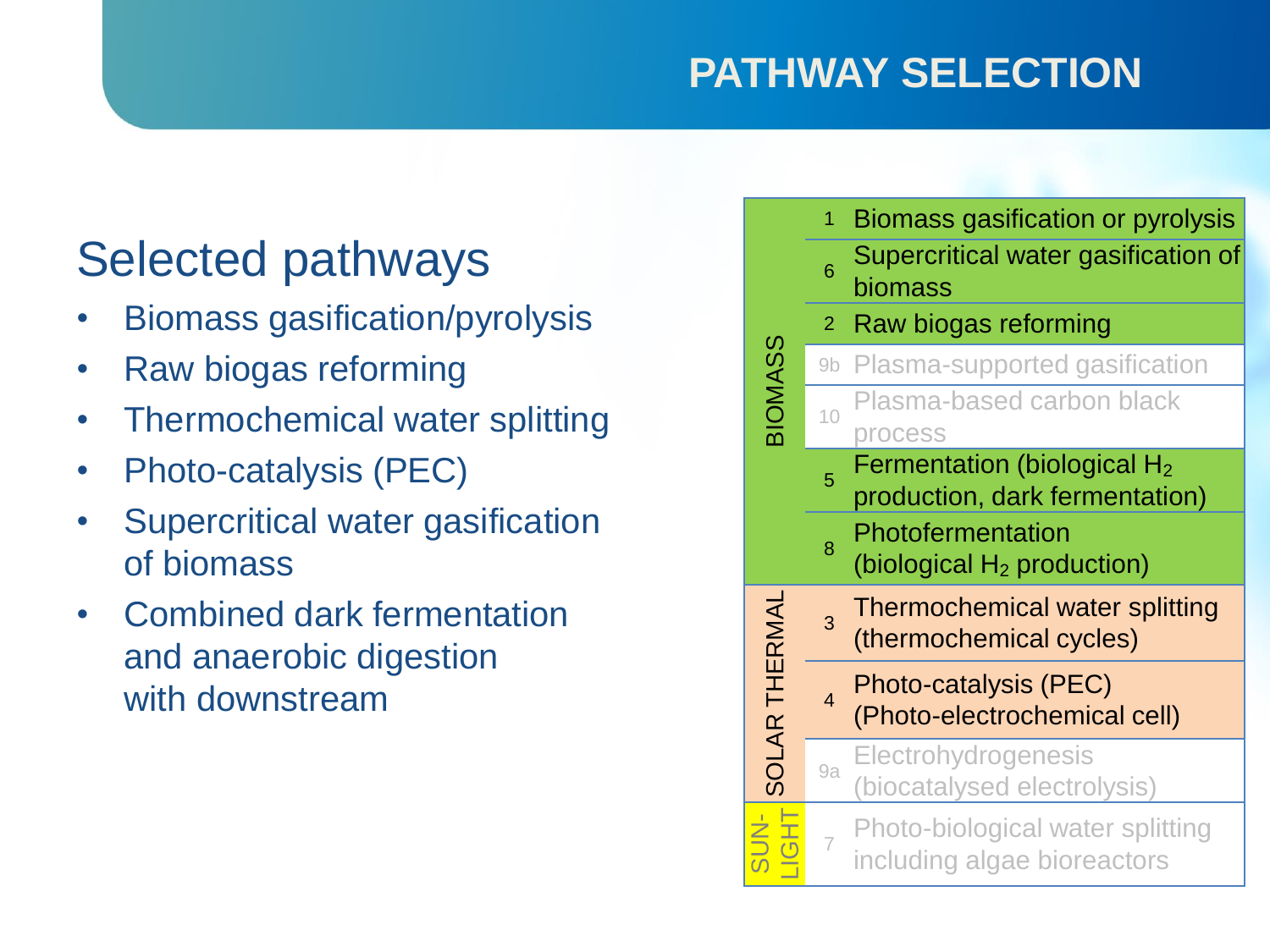## **ANALYSIS OF SELECTED PATHWAYS**

- Time horizon 2015–2030
- Assessment by applicability
- Benchmark: WEL /SMR
- Key parameters:
	- TRL on path to commercialisation
	- $-$  WtH<sub>2</sub> production costs
	- $-$  WtH<sub>2</sub> primary energy use
	- WtH<sub>2</sub> GHG emissions
	- Feedstock availability
	- Land use

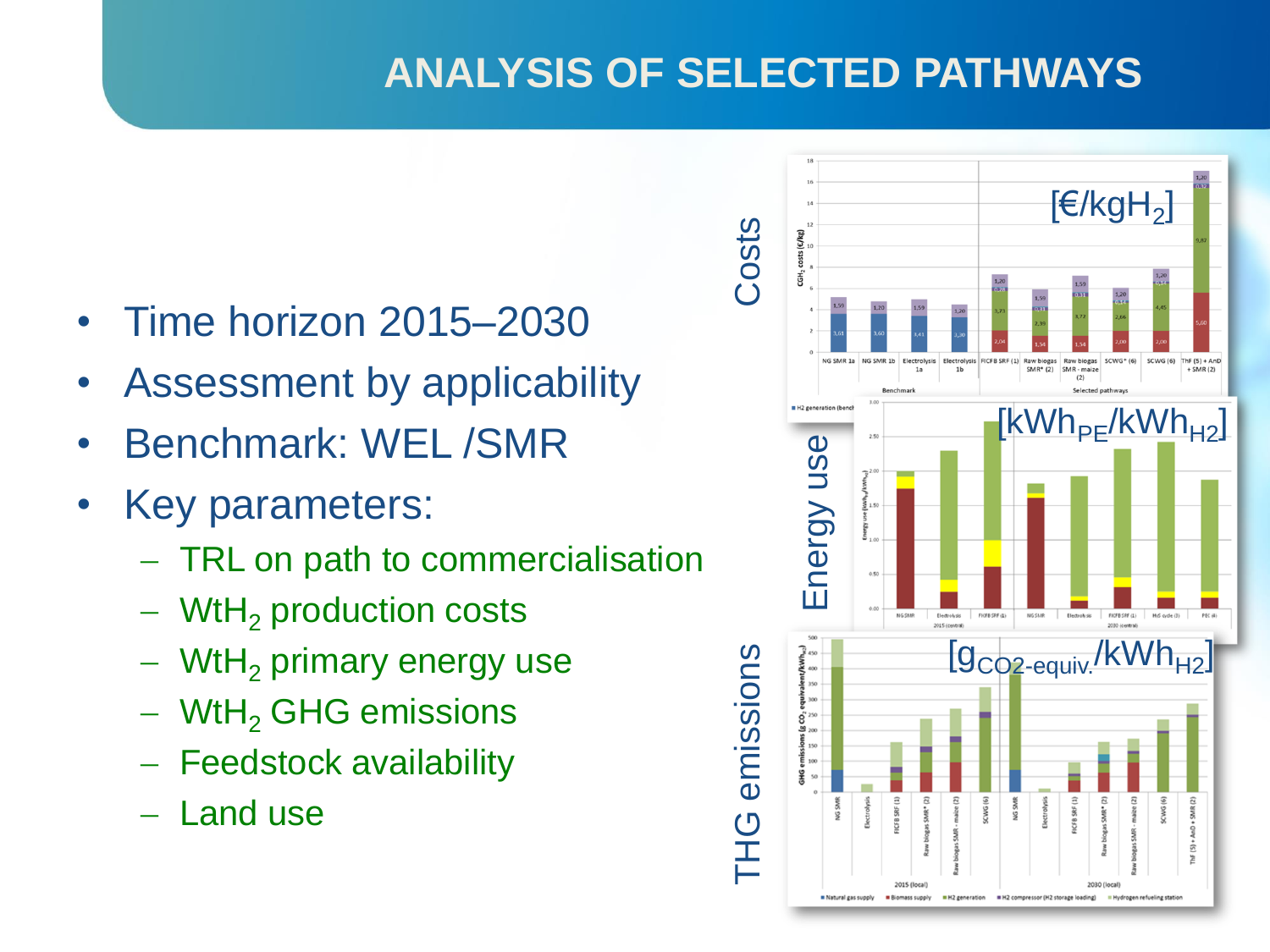### **DEVELOPMENT ROADMAP 2015–2030**



- **Raw biomass** reforming
- Biomass gasification
- Thermo-chemical cycles
- **Supercritical** water gasification
- **Fermentation**

• PEC

**TRL Feedstock GHG-emissions**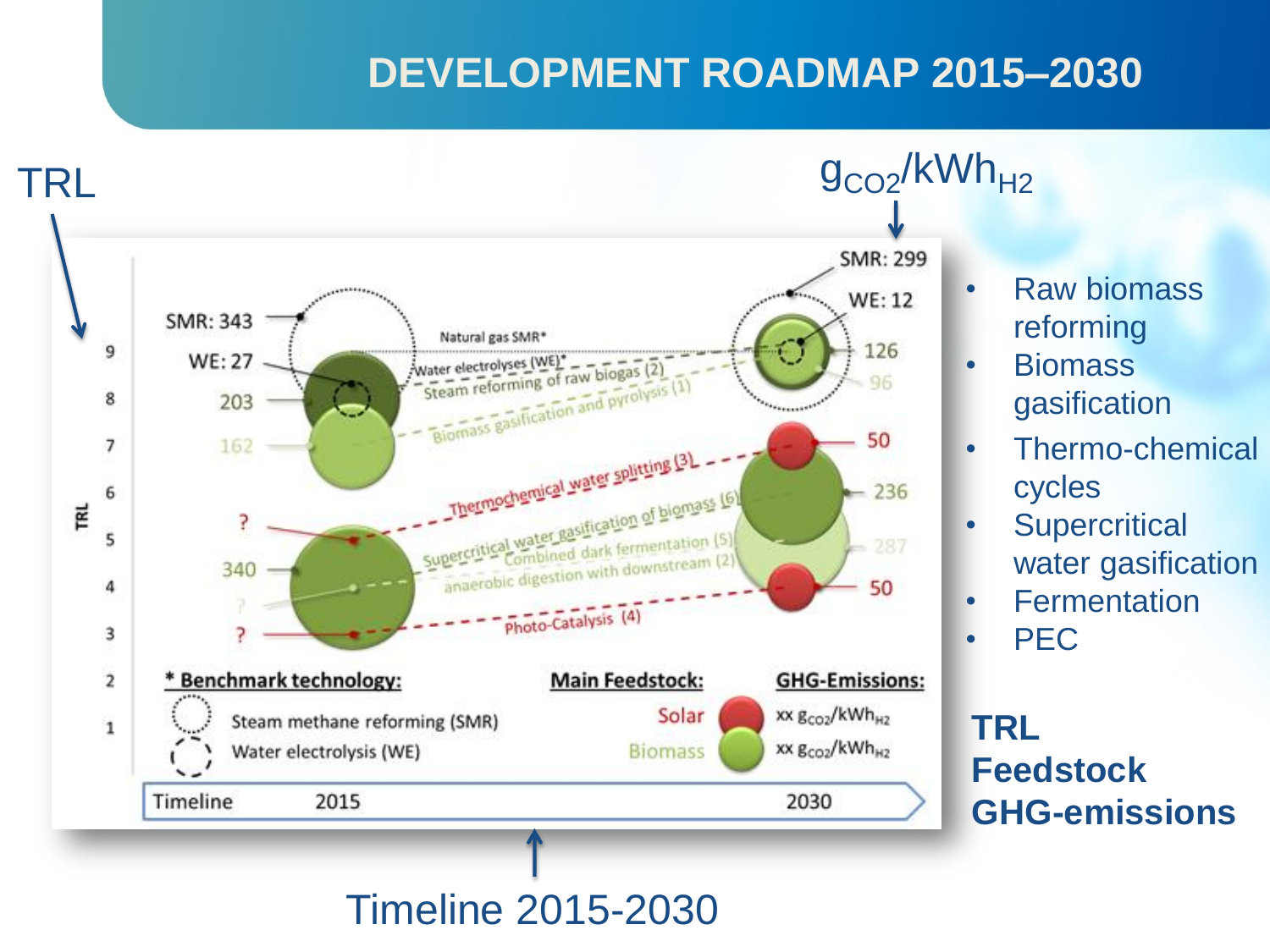## **CONTENT PROPOSAL FOR FCH JU CALL TOPICS**

- Specific challenges
	- List of the pathway specific challenges

## • Scope

- Specific challenges to be addressed in priority
- Type of action
- Activities to be carried out for addressing the specific challenges
- Impact
	- Performance target to be achieved through proposed actions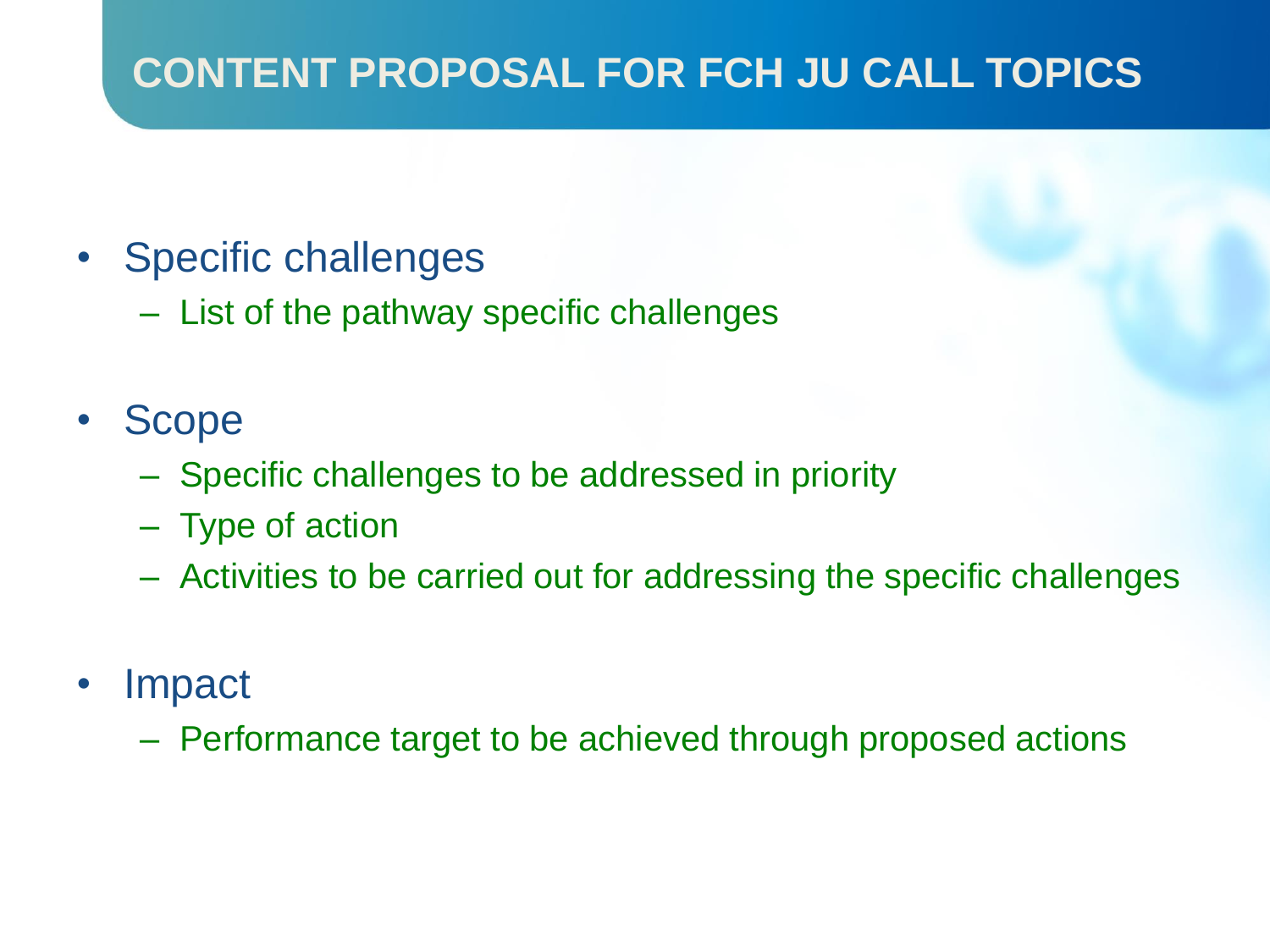## **IDENTIFICATION OF CHALLENGES - METHODOLOGY**

- For each  $H<sub>2</sub>$  production pathway, selection of the technologies (with TRL of at least 3) having the greatest potential of being used in 2030 (outcome of Task 3)
- For each technology:
	- Considering technical issues that may impact viability and competitiveness,



– Selection of most relevant technical issues and identification of associated most relevant specific challenges